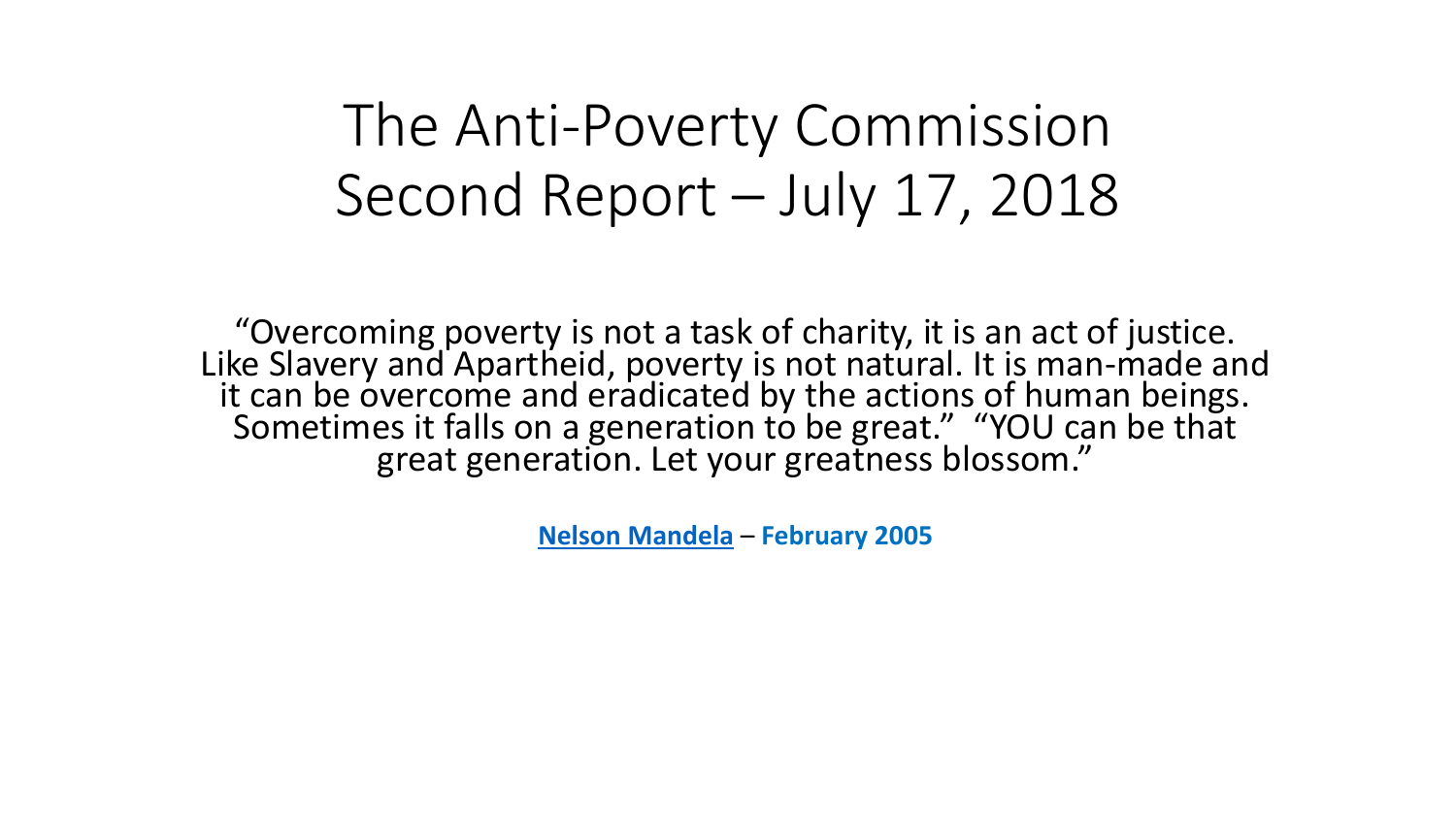#### The Anti-Poverty Commission Members

Chairperson – Mr. Michael Edwards Vice Chairperson – Mrs. Wanda Taliaferro Secretary – Ms. Barbara Hoosier

Dr. Cheryl Riggins **Pastor David Tolbert** Mrs. Florence Rhue Ms. Joanne Williams Pastor Michael Shannon Dr. Rosezelia Weaver-Roy Mr. Leonard Muse Ms.Janell Sinclair Mr. Daniel Todd

*The Honorable Treska Wilson-Smith, Council Representative*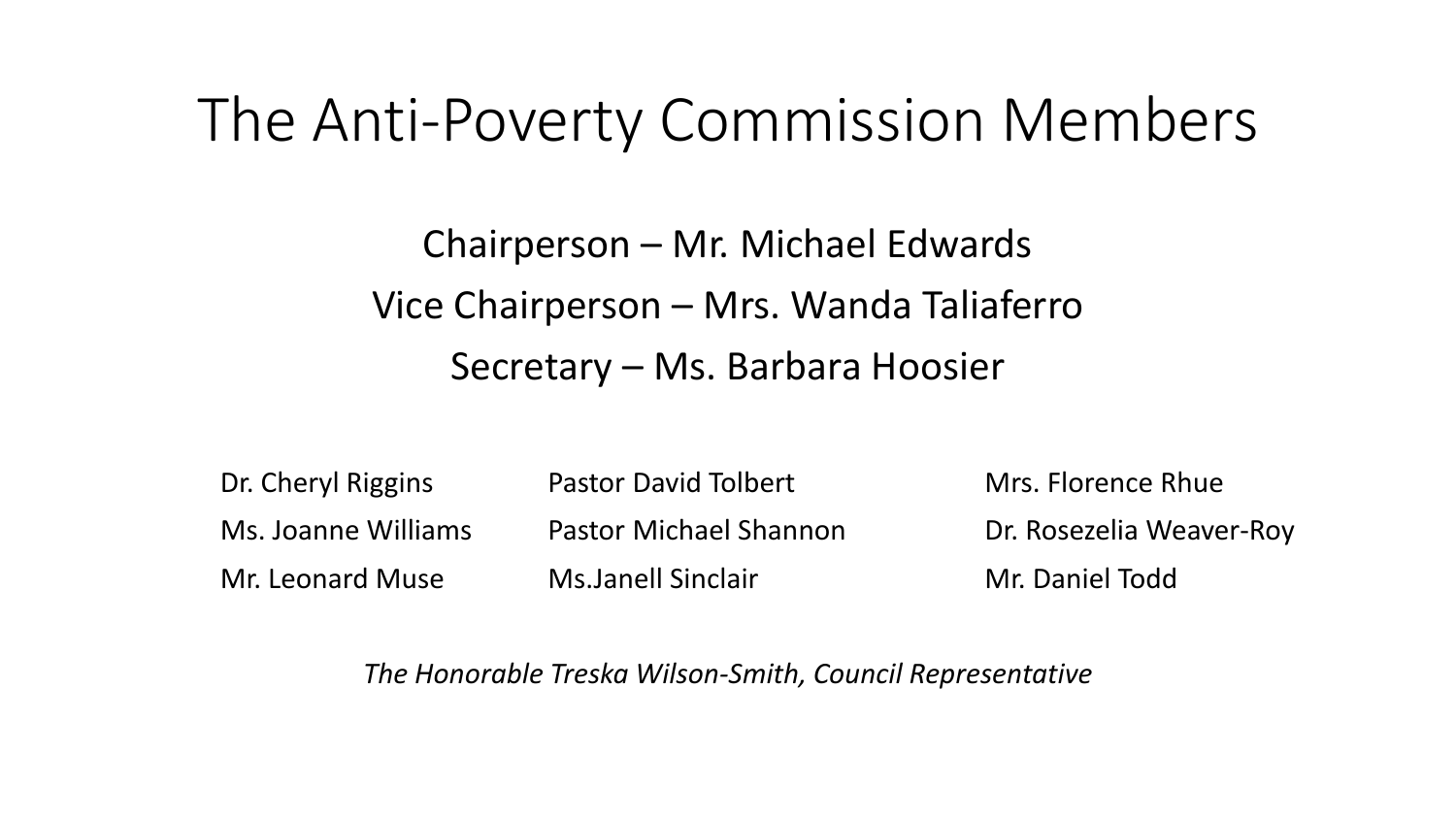➢The Anti-Poverty Commission was established in 2015

➢Citizens of Petersburg applied and were appointed by City Council.

➢We adopted the theme:

#### *"Giving a hand up, not a hand out!"*

- ➢The Anti-Poverty Commission's goal is to influence public policy to address poverty and its impact on the city of Petersburg.
- ➢Strategies are to address interventions by the local government of Petersburg in conjunction with the community and private sector.

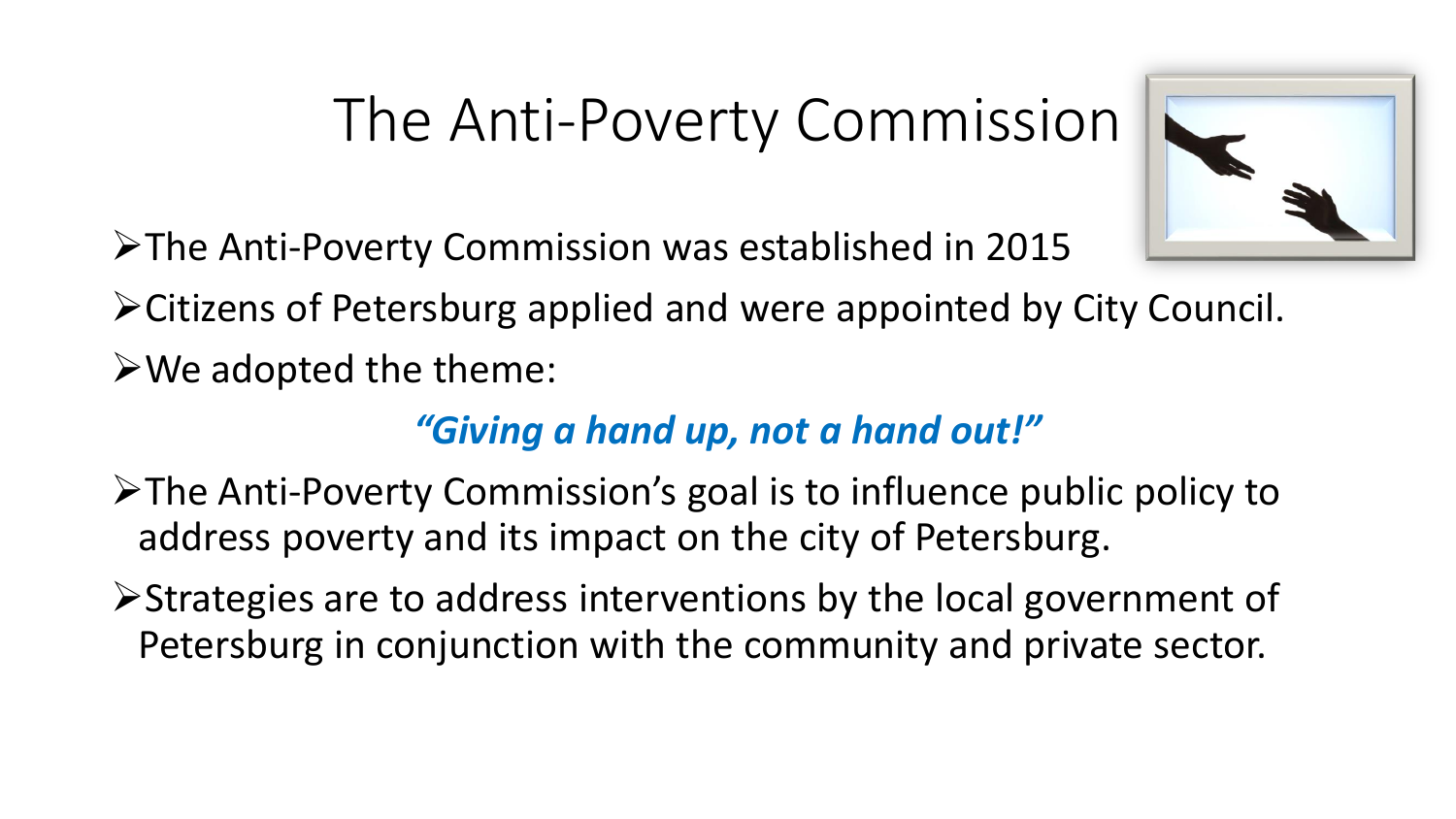15-R-41 Adopted 07/07/15

#### **RESOLUTION ESTABLISHING ANTI-POVERTY COMMISSION**

- **WHEREAS**, the Petersburg City council, by the authority vested in them, hereby creates the **Anti-Poverty Commission**; and
- **EXTHEREAS**, under the authority, the Anti-Poverty commission is hereby established to develop strategies to address poverty that have demonstrable results for increasing employment and educational attainment, improving transportation, and enhancing healthy communities for Petersburg residents; and
- **WHEREAS**, the City of Petersburg sees to identify the root cause of poverty to the City and develop policies designed to address these causes; and
- **WHEREAS,** according to the *US Census 2013 American Community Survey* 26.7% of Petersburg residents are below the poverty threshold set by the Federal government compared to 11.3% average for the Commonwealth of Virginia; and
- **WHEREAS**, the *US Census, 2013 American Community Survey* reports the median household income for residents of the City of Petersburg as \$34, 424, while the median household income for the Commonwealth of Virginia is \$63, 907; and
- **WHEREAS**, according to the *U.S. Bureau of Labor Statistics*, February 2015 data, the unemployment rate in the City of Petersburg is 10.1%, while the rate of unemployment for the Commonwealth is 4.7%;
- **EXTEREAS**, the City of Petersburg seeks to promote economic purity and social justice for all of the citizens and residents of Petersburg, Virginia,
- **EXTERFORE BE IT RESOLVED,** that the City Council of the City of Petersburg, Virginia, hereby sets forth to develop and Ant-Poverty Commission, and do hereby order that:
- The Commission shall, by way of illustration but not limitation, consist of the following work groups; **Job Creation, Workforce Development/Education**, **Policy/legislation, Healthy Communities, Research/Evaluation, and Transportation**. The Commission will provide recommendations on strategies to address poverty. The Commission will identify strategies consistent with making Petersburg a Tier One City and develop a report detailing the recommendation within twelve (12) month of the establishment of the Commission.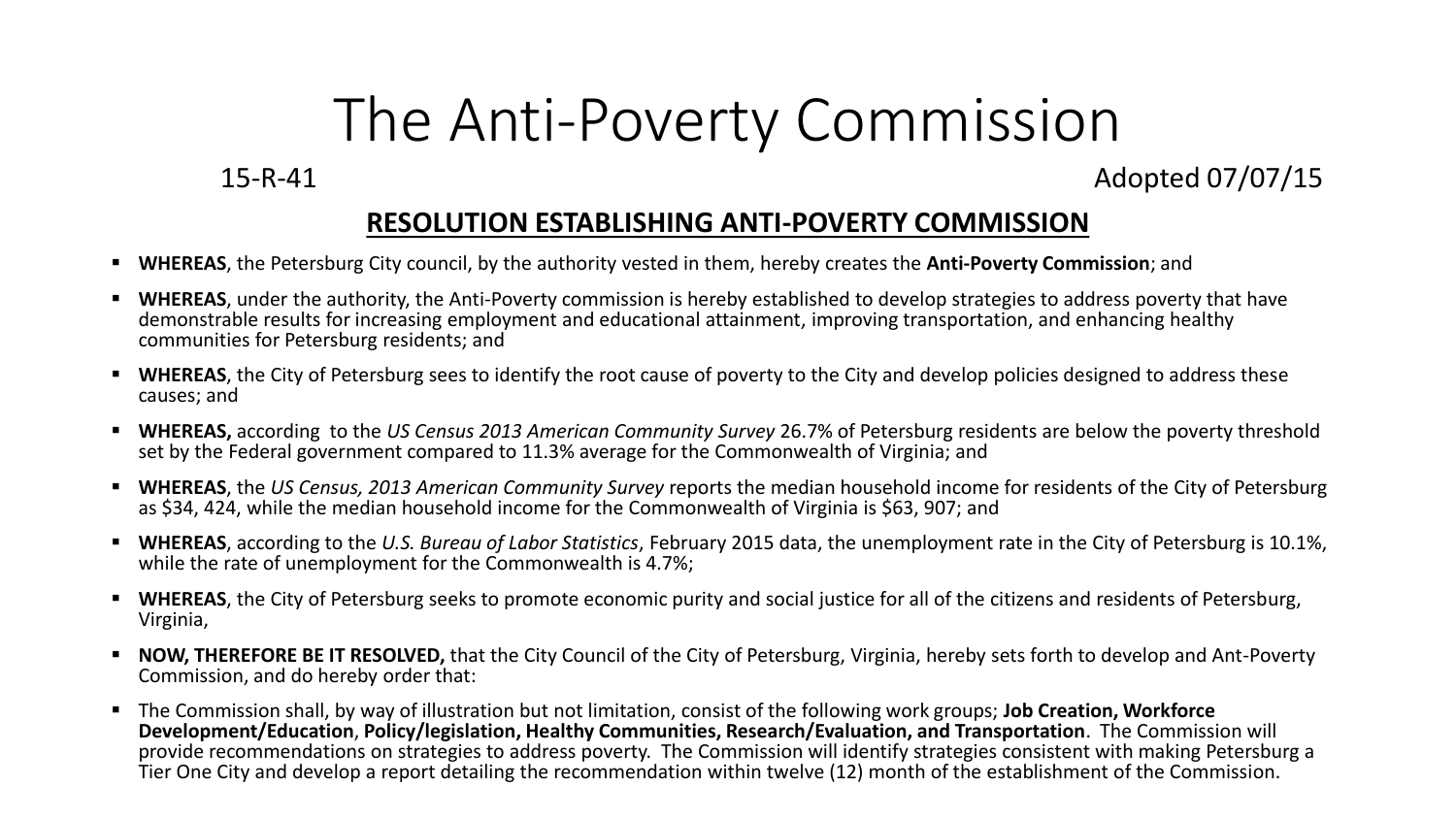Mission Statement

The Anti-Poverty Commission is dedicated to the role of identifying strategies to reduce poverty and to make Petersburg a Tier One City. With focus on the areas of Job Creation, Workforce Development, Education, Healthy Communities, Research/Evaluation, Transportation, and Policy/Legislation, the Commission continues to conduct research, identify available resources, collaborate with neighboring cities, organizations, and the local government of Petersburg. . The focus areas are:

| <b>Job Creation</b>                    | <b>Healthy Communities</b> |
|----------------------------------------|----------------------------|
| Policy/Legislation                     | Research/Evaluations       |
| <b>Workforce Development Education</b> | Transportation             |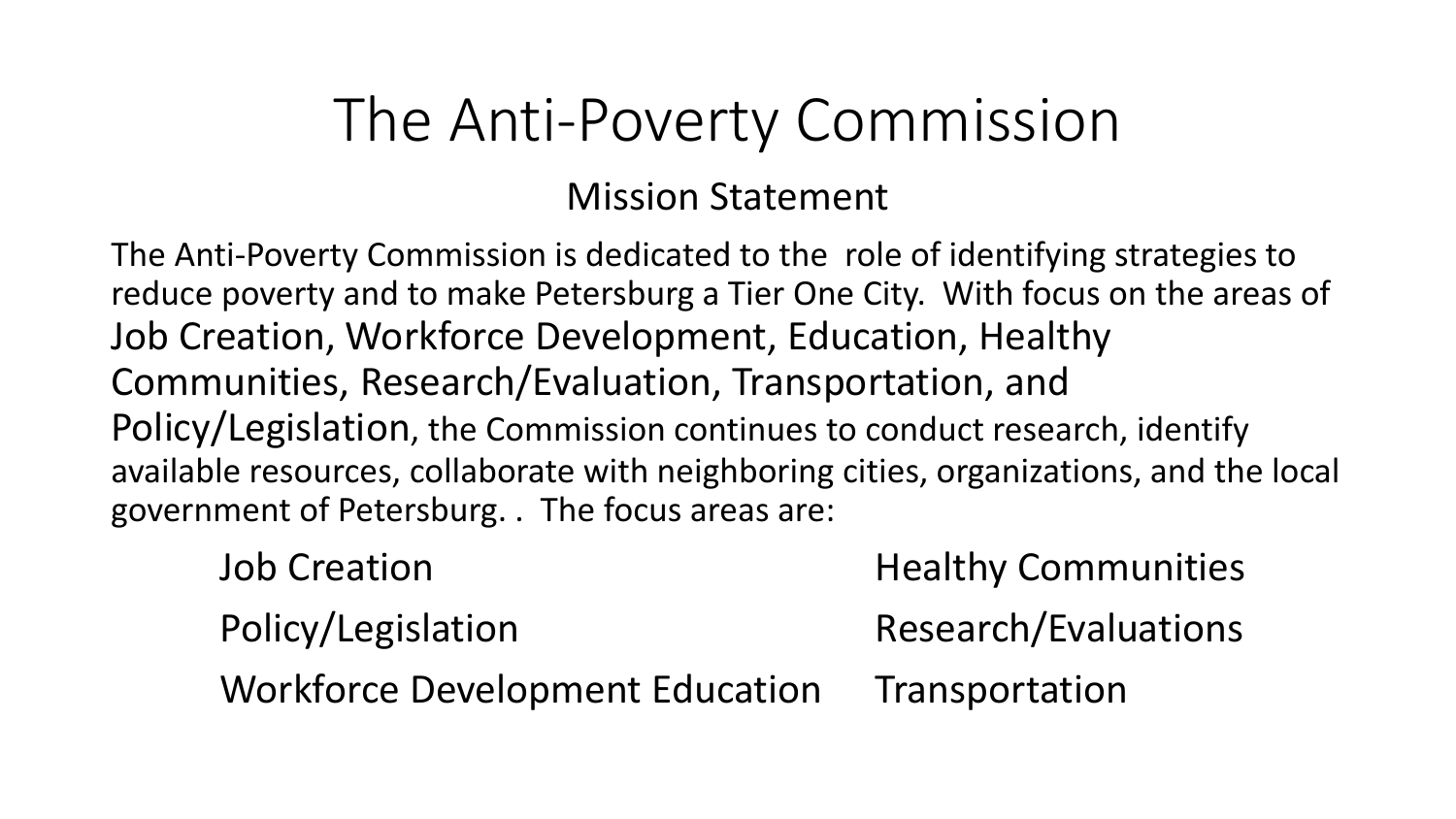#### Defining Poverty

- **According to Miriam Webster** it is the state of one who lacks a usual or socially acceptable amount of money or material possessions.
- **According to the Business Dictionary**  it is a Condition where people's basic needs for food, clothing and shelter are not being met. Poverty is generally of two types; (1) Absolute Poverty and (2) Relative Poverty.
- **According to the U.S. Census Bureau** if a family's total income is less than the family's threshold, then that family and every individual in it is considered in poverty.
- **According to Investopedia**  it is a state of deprivation, lacking the usual for socially acceptable amount of money or material possessions
- **According to Wikipedia**  Poverty is the scarcity or the lack of a certain amount of material possessions or money. Poverty is a multifaceted concept which may include social, economic, and political elements.

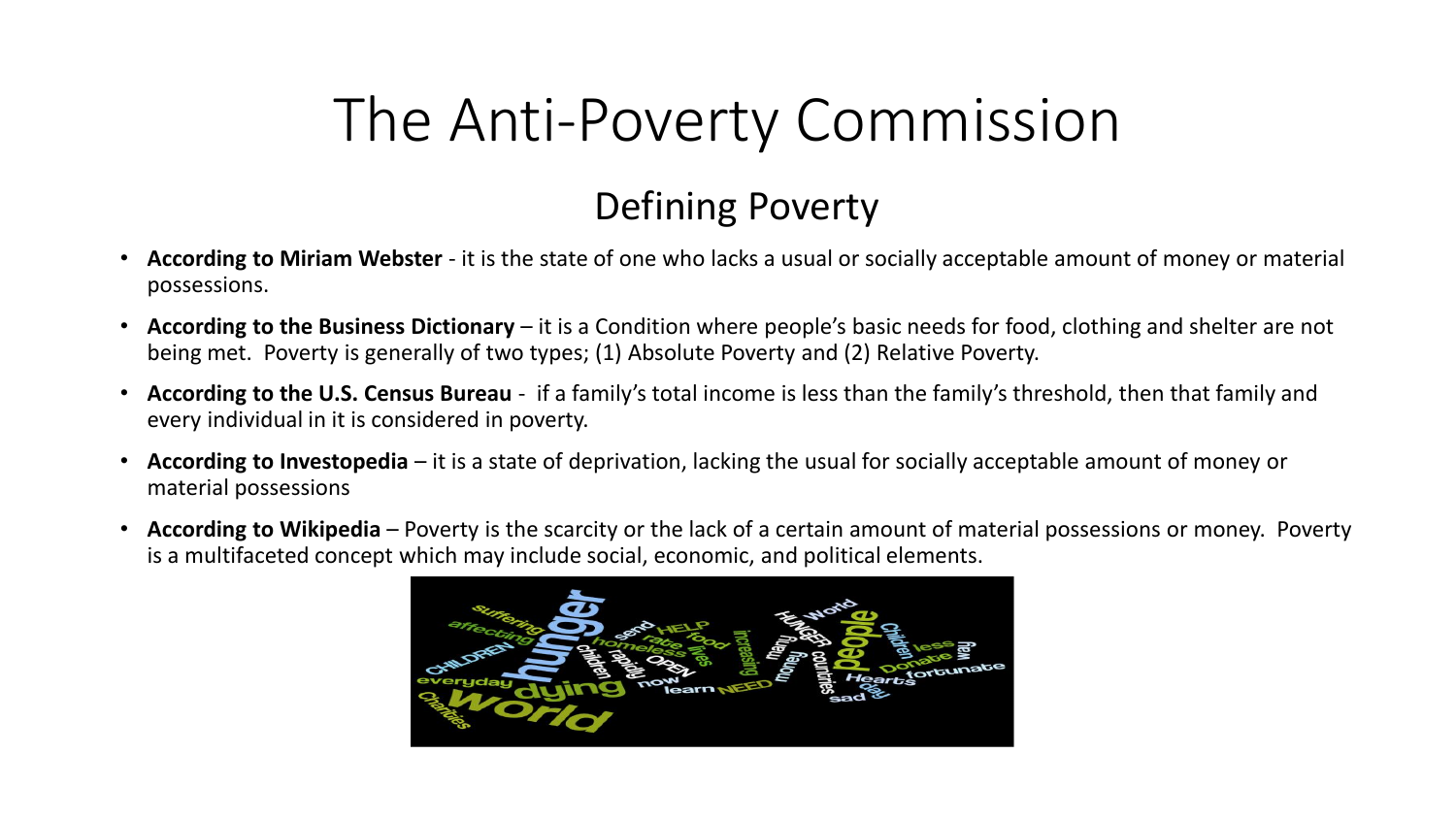

#### • **Poverty according to the 2016 U. S. Census Bureau**

- The official poverty rate in 2016 was 12.7 percent, down 0.8 percentage points from 13.5 percent in 2015. This is the second consecutive annual decline in poverty. Since 2014, the poverty rate has fallen 2.1 percentage points from 14.8 percent to 12.7 percent.
- In 2016 there were 40.6 million people in poverty, 2.5 million fewer than in 2015 and 6.0 million fewer than in 2014.
- The poverty rate in 2016 (12.7 percent) was not significantly higher than the poverty rate in 2007 (12.5 percent), the year before the most recent recession.
- For most demographic groups, the number of people in poverty decreased from 2015. Adults aged 65 and older were the only population group to experience an increase in the number of people in poverty. (The elderly are living longer and this number does not reflect the needs of the elderly such as medication, special adaptive devices, etc)
- Between 2015 and 2016, the poverty rate for children under age 18 declined from 19.7 to 18.0 percent. The poverty rate for adults aged 18-64 declined from 12.4 to 11.6 percent. The poverty rate for adults aged 65 and older was 9.3 percent in 2016, not statistically different from the rate in 2015.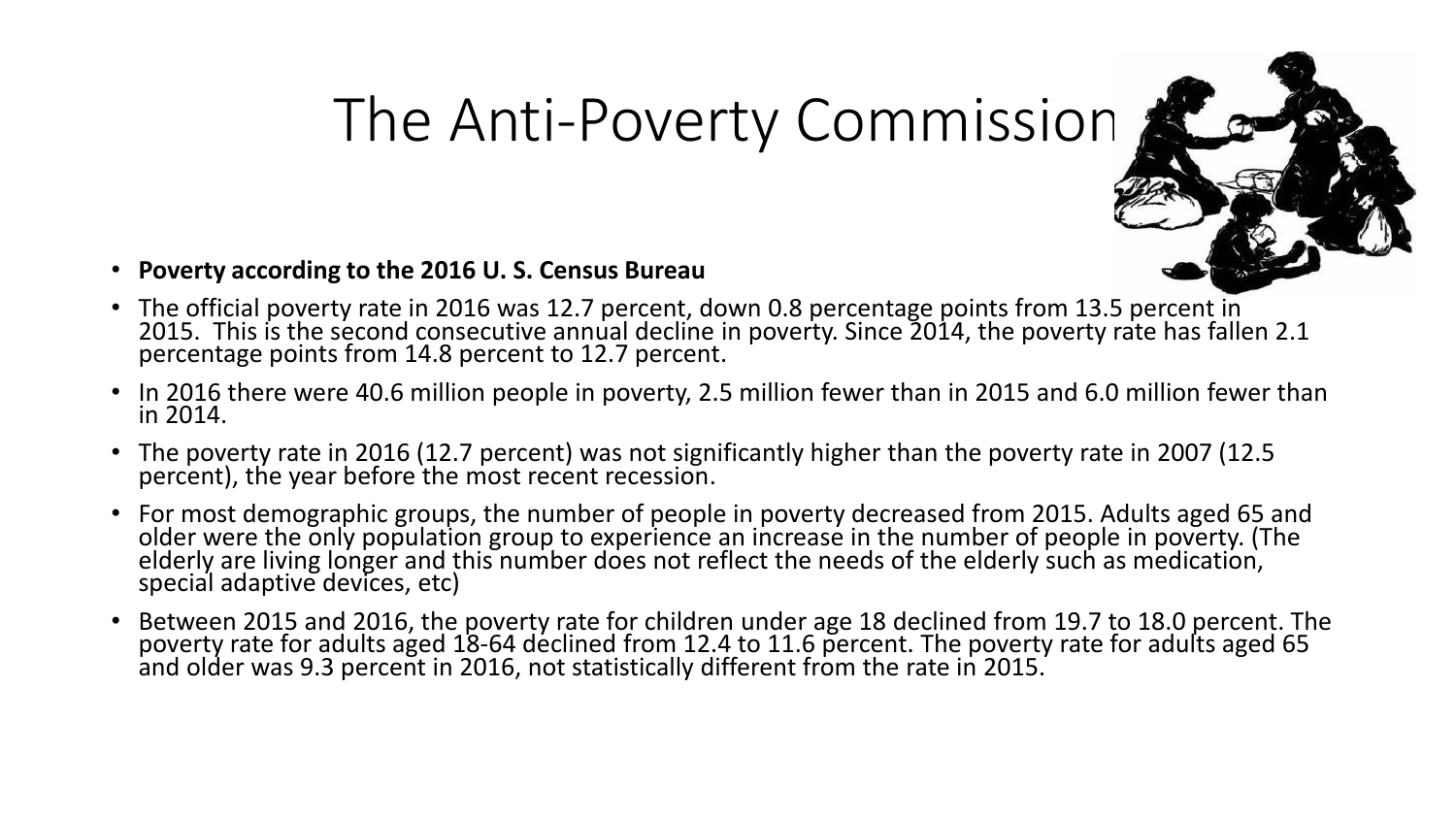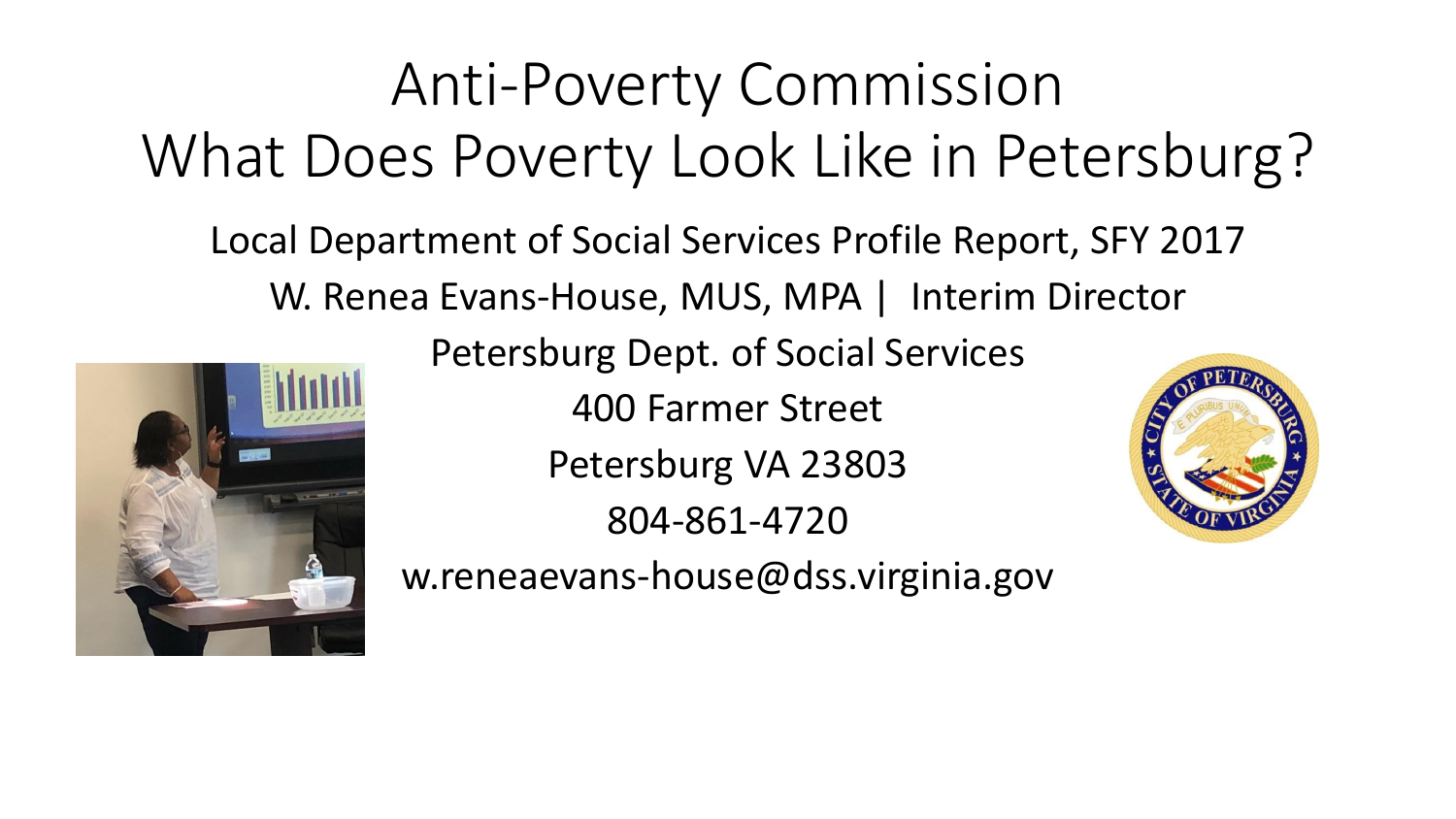#### Poverty Status of Compared to Surrounding Localities

| <b>Ranking</b><br><b>From Lowest to</b><br><b>Highest</b> | <b>City or County Identified</b>                        | <b>Poverty Level According to 2016 U.S. Census</b><br><b>Bureau</b> |
|-----------------------------------------------------------|---------------------------------------------------------|---------------------------------------------------------------------|
| $\mathbf 1$                                               | Chesterfield                                            | 7.0%                                                                |
| $\overline{2}$                                            | <b>Prince George</b>                                    | 9.5%                                                                |
| $\overline{3}$                                            | <b>Colonial Heights</b>                                 | 12.9%                                                               |
| $\overline{4}$                                            | Dinwiddie                                               | 13.0%                                                               |
| 5                                                         | Hopewell                                                | 20.5%                                                               |
| 6                                                         | Richmond                                                | 26.2%                                                               |
| $\overline{7}$                                            | Petersburg                                              | 29.4%                                                               |
|                                                           | <b>Total Percent in the state of</b><br><b>Virginia</b> | 11.0%                                                               |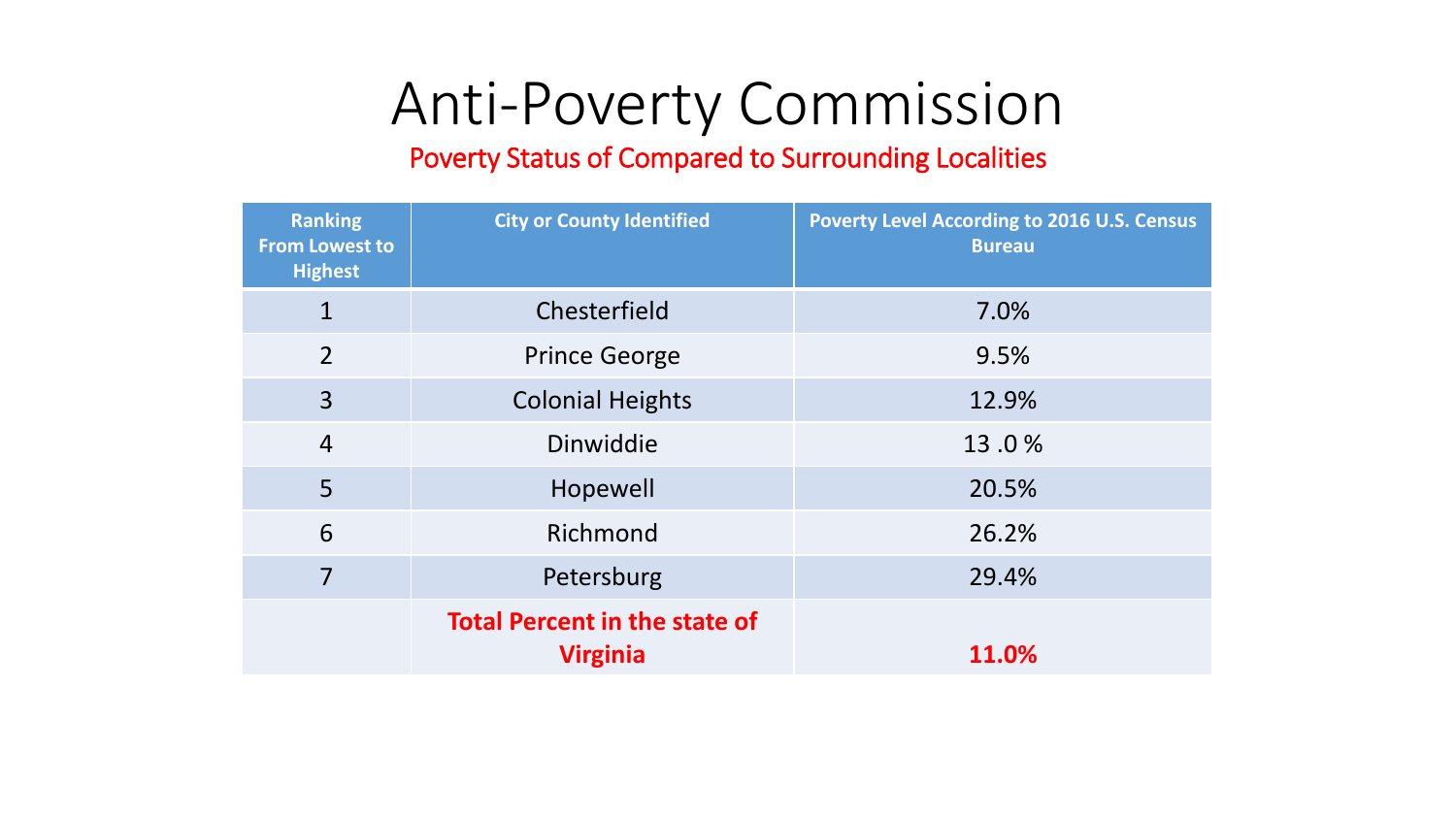Median Household Incomes of Surrounding Localities According to the2016 U.S. Census Bureau Listed in order of highest income levels



| 2014 Statistics as Reported in 2017  | <b>Surrounding City or County</b> | <b>2016 Statistics</b> |  |
|--------------------------------------|-----------------------------------|------------------------|--|
| \$72,972                             | Chesterfield                      | \$73,869.00            |  |
| Data not available at time of report | <b>Prince George</b>              | \$64,804               |  |
| \$52,288                             | Dinwiddie                         | \$51,579               |  |
| \$52,355                             | <b>Colonial Heights</b>           | \$49,639               |  |
| Data not available at time of report | <b>Richmond City</b>              | \$44, 919              |  |
| Data not available at time of report | Hopewell                          | \$40,814               |  |
| \$32,749                             | Petersburg                        | \$32, 169              |  |
| \$64,923                             | <b>Virginia</b>                   | \$66, 149              |  |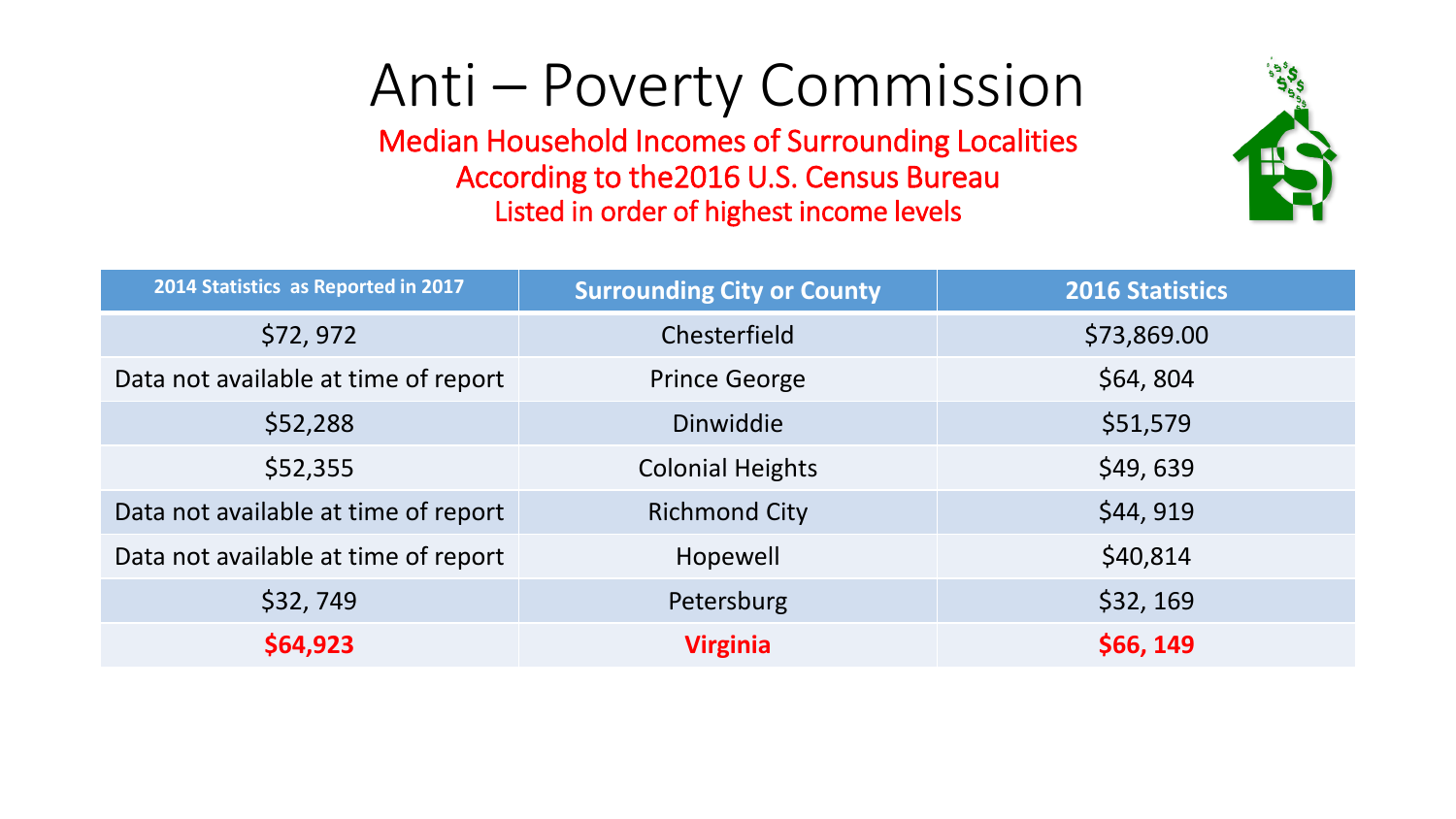

**Temporary Assistance** for Needy **Families (TANF)**  $\begin{array}{c} \textbf{1} & \textbf{1} & \textbf{1} & \textbf{1} & \textbf{1} & \textbf{1} & \textbf{1} \\ \textbf{1} & \textbf{1} & \textbf{1} & \textbf{1} & \textbf{1} & \textbf{1} & \textbf{1} \\ \textbf{1} & \textbf{1} & \textbf{1} & \textbf{1} & \textbf{1} & \textbf{1} & \textbf{1} \\ \textbf{1} & \textbf{1} & \textbf{1} & \textbf{1} & \textbf{1} & \textbf{1} & \textbf{1} \\ \textbf{1} & \textbf{1} & \textbf$ 

**Residents who received benefits (SNAP, TANF or Medicaid) in CY 2017**



# **18,248 out of a population of 31,882**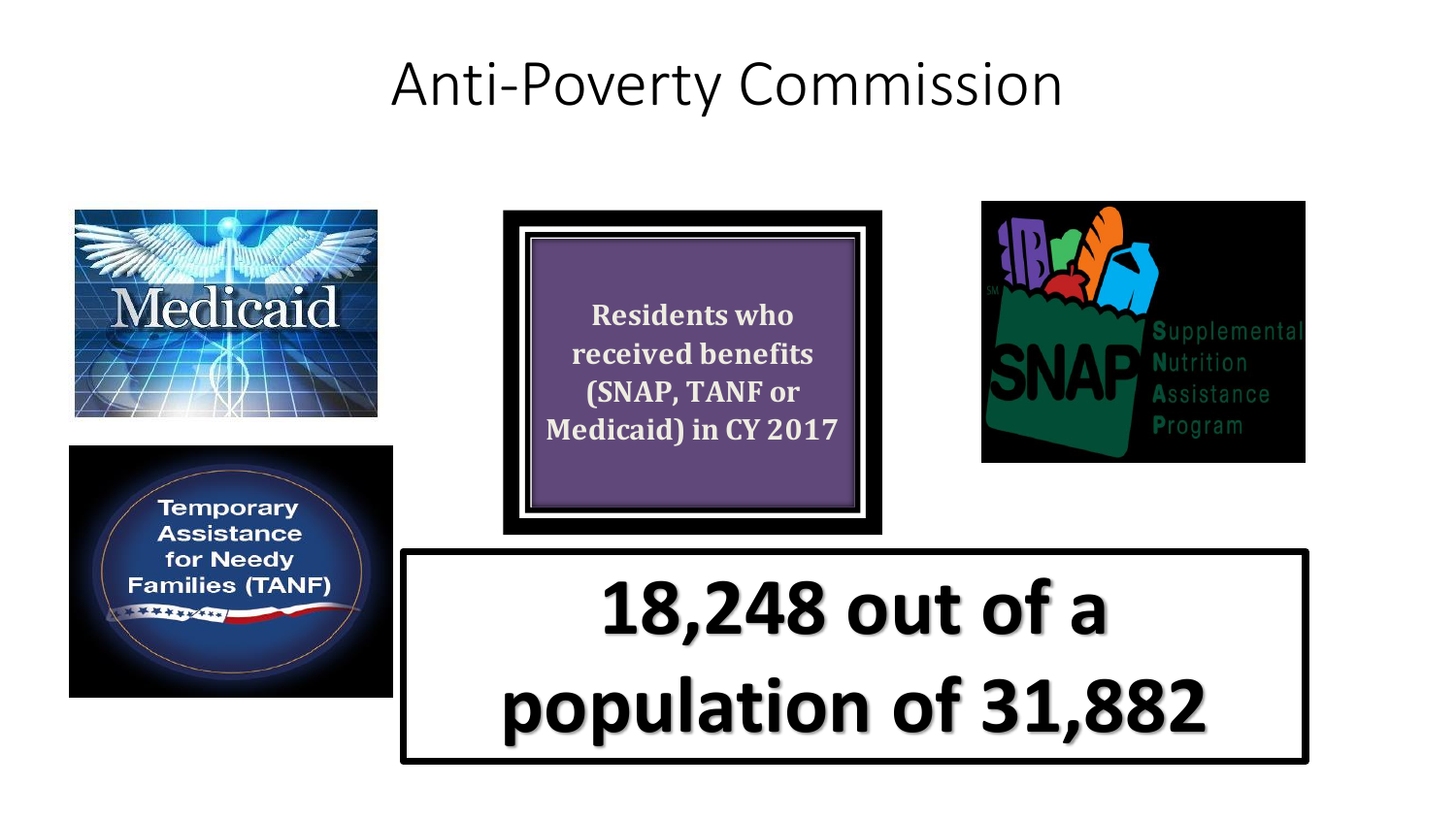

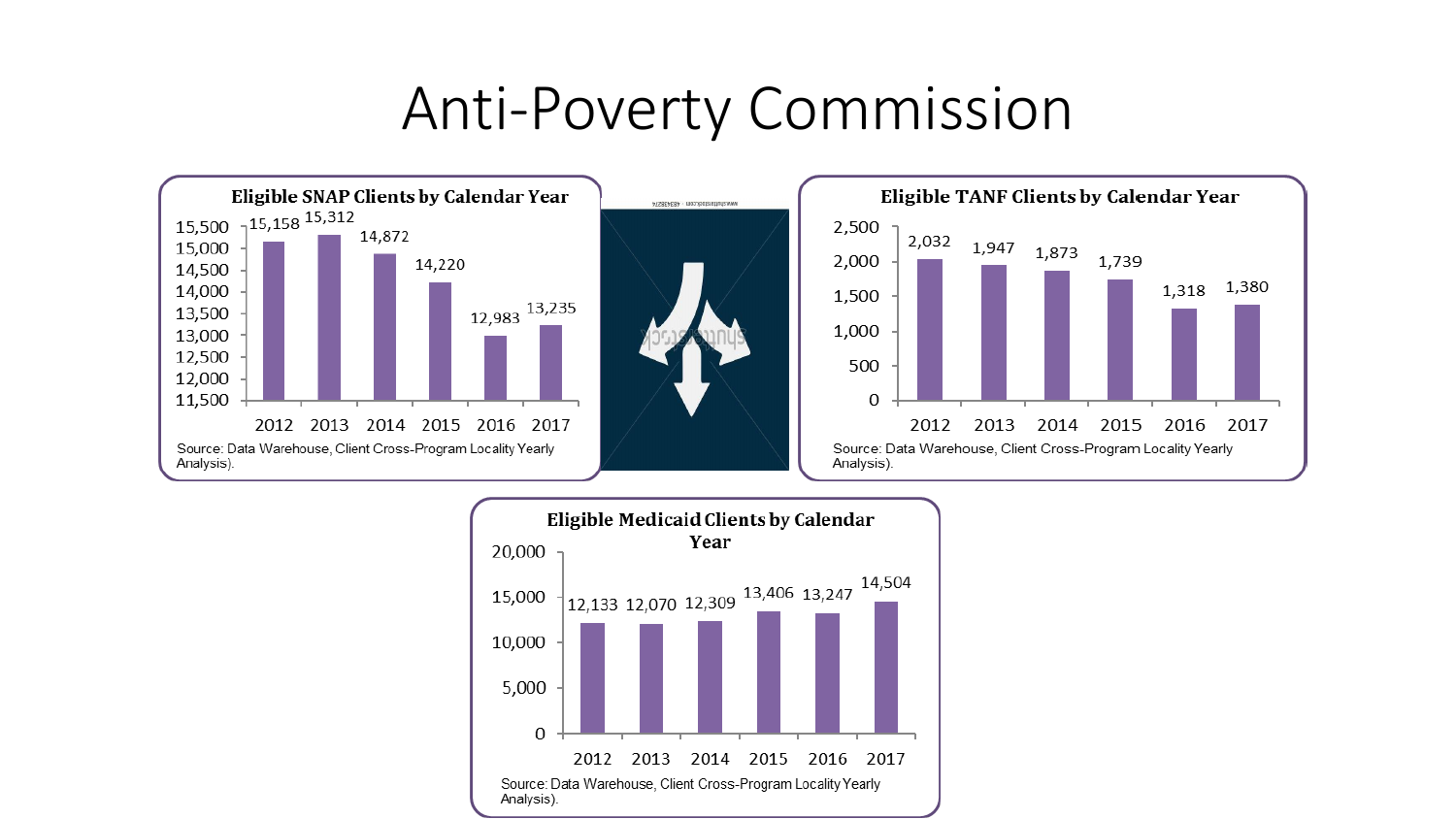

**Total amount spent on Social Services in the locality (SFY 2017)**





**Total amount spent on Social Services** *contributed by the locality* **(SFY 2017)**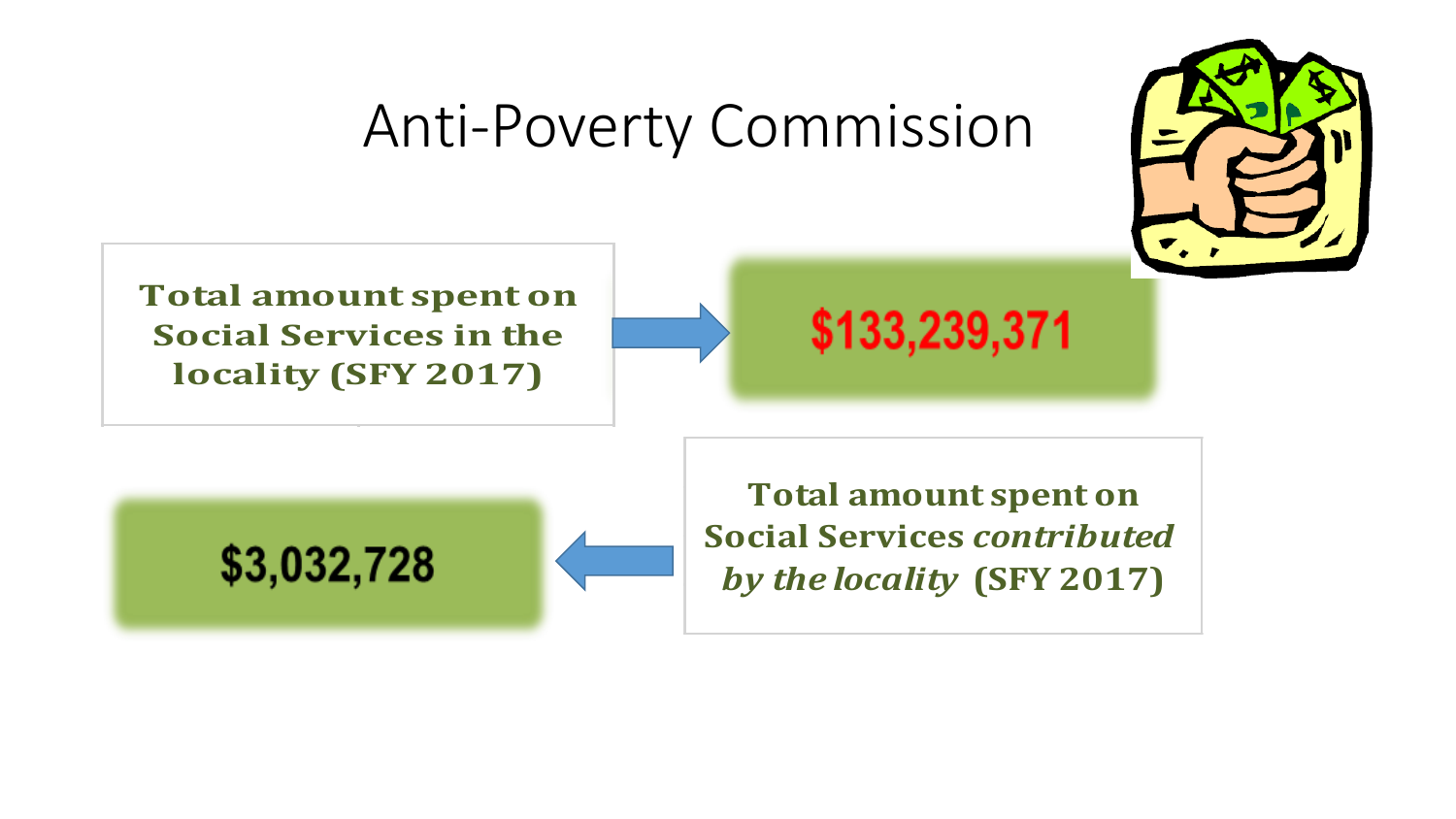

| <b>Social Services Spending, SFY 2017</b><br><b>Petersburg</b> | <b>Federal</b> | <b>State</b> | <b>Local &amp; NER</b><br>(comb.) | <b>All Sources</b> |
|----------------------------------------------------------------|----------------|--------------|-----------------------------------|--------------------|
| <b>Administrative costs</b>                                    | \$2,682,515    | \$1,289,865  | \$1,364,890                       | \$5,337,269        |
| Staff and operations <sup>1</sup>                              | \$2,419,458    | \$1,289,865  | \$676,791                         | \$4,386,113        |
| Other expenses $2$                                             | \$263,057      | \$0          | \$688,099                         | \$951,156          |
| Admin costs - % by Funding Source                              | 50%            | 24%          | 26%                               | 100%               |
| Admin costs - % Total SS spending                              | 4%             | 2%           | 45%                               | 4%                 |
| Services purchased for clients <sup>3</sup>                    | \$65,318]      | \$158,327    | \$42,037                          | \$265,682          |
| Services - % by Funding Source                                 | 25%            | 60%          | 16%                               | 100%               |
| Services - % Total SS spending                                 | 0%             | 0.3%         | 1.4%                              | 0.2%               |
| <b>Client Benefits Spending<sup>4</sup></b>                    | \$69,940,164   | \$56,070,454 | \$1,625,801                       | \$127,636,419      |
| Medicaid & FAMIS <sup>5</sup>                                  | \$51,950,930   | \$50,604,904 | \$236,982                         | \$102,792,815      |
| <b>SNAP</b>                                                    | \$14,849,877   | \$0          | \$0                               | \$14,849,877       |
| <b>TANF</b>                                                    | \$457,682      | \$684,483    | \$0                               | \$1,142,164        |
| <b>Energy Assistance</b>                                       | \$795,026      | \$0          | \$0                               | \$795,026          |
| Foster care/adoption <sup>6</sup>                              | \$1,274,303    | \$1,476,816  | $-$ \$46,846                      | \$2,704,272        |
| Comprehensive Services (Title IV-E) <sup>7</sup>               | \$0            | \$2,667,085  | \$1,326,887                       | \$3,993,972        |
| Child Care <sup>8</sup>                                        | \$613,552      | \$203,593    | \$0                               | \$817,145          |
| Other Benefits <sup>9</sup>                                    | $-$1,205$      | \$433,573    | \$108,779                         | \$541,147          |
| <b>Benefits - % by Funding Source</b>                          | 55%            | 44%          | 1%                                | 100%               |
| <b>Benefits - % Total SS spending</b>                          | 96%            | 97%          | 54%                               | 96%                |
| <b>Total SS Spending</b>                                       | \$72,687,998   | \$57,518,645 | \$3,032,728                       | \$133,239,371      |
| SS Funding - % by Funding Source                               | 55%            | 43%          | 2%                                | 100%               |

Source: LASER, Statewide Summary. Local expenses and expenses not eligible for reimbursement (NER) are combined.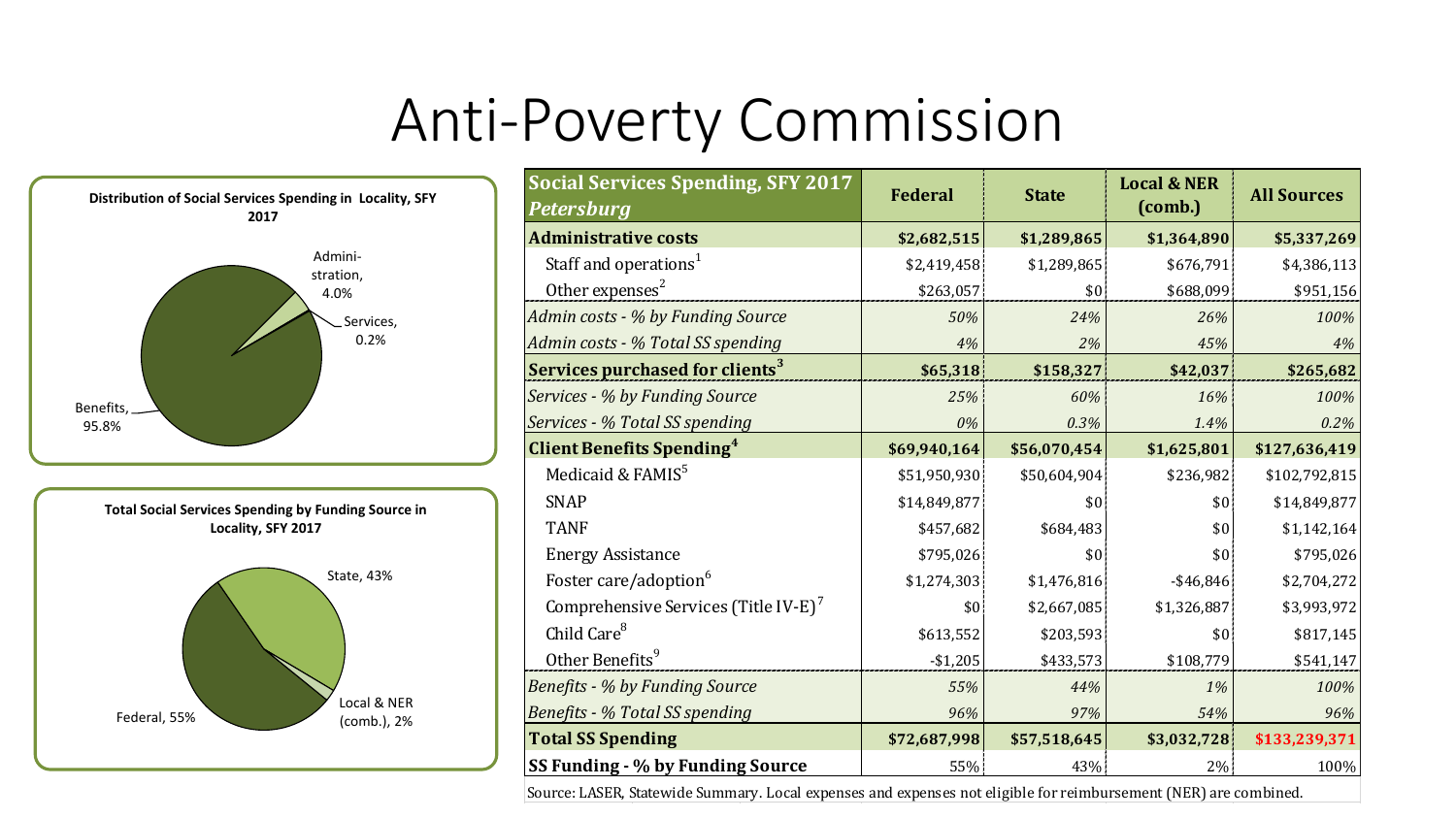# Anti- Poverty Commission Phase One from Jan. 2017-June 2018

- It was the Commission's task to interview various community organizations who provide services to the impoverished. Commissioners interviewed people who could provide assistance in understanding how poverty was affecting their localities and what was being done regarding poverty. A plethora of people were interviewed from various professions to include, but, not limited to, the following:
- **From The Office of Community Wealth Building in Richmond, Va.** Mr. Thaddeus Williamson
- **From The Robert Bobb Group**  Mr. Robert Bobb, Mr. Tom Tyrell, Former Acting City Manager and Jack Berry (Former member of the Anti-Poverty Commission in Richmond.
- **From Work Force Development – Learn to Earn**  Earlene Jones , Glen M. Jones
- **From Circles of Ashland**  Mr. David Cooper
- **From the Petersburg Housing Authority**  Mr. Nathaniel Pride and Ms. Yvette Bembry
- **From the Petersburg Transit System**  Mr. Charles Koonce, Mr. Darius Mason and Mr. Vincent Seaberry
- **From Petersburg Public School System**  Dr. Marcus Newsome, Supt. Of Schools
- **From Petersburg Social Services -** Ms. Renea Evans- House and Ms. Wallace from Petersburg Department of Social Services
- **From City Administration**  Ms. Darnetta Tyus Deputy City Manager and Work Force
- We, the Commission has interviewed at least 20 different people, collected data from them and had the opportunity to seek additional information.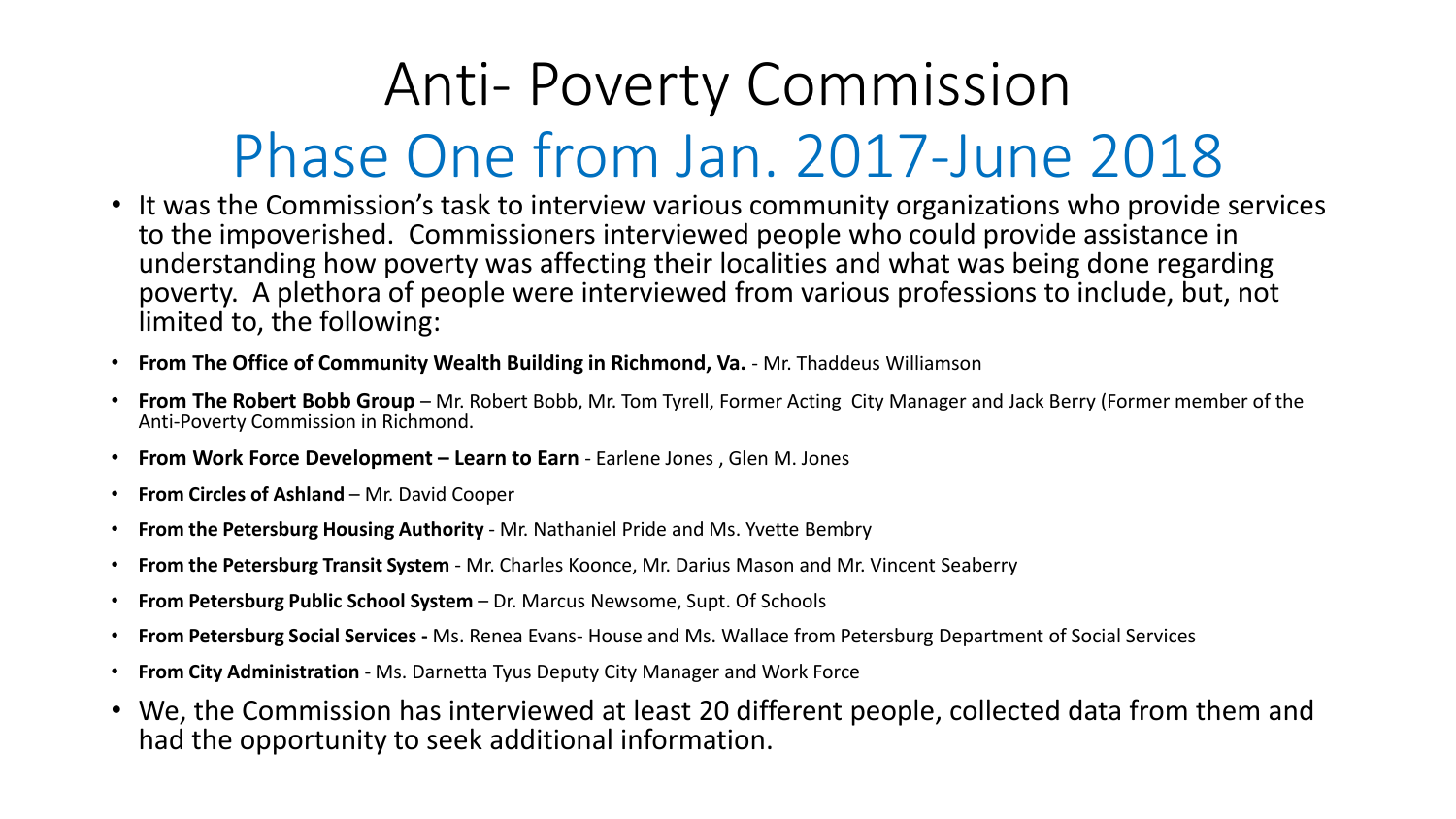#### **Phase One Continued:**

Collaborating with surrounding communities regarding their efforts to address poverty.



Three members of the Anti-Poverty Commission attended the Community Wealth Building Strategy Sharing Session presented in Partnership with Virginia First Cities……The Honorable Treska Wilson-Smith; Councilwoman, Michael Edwards; Chairperson and Dr. Rosezelia Roy. There was discussion on the role of employment on poverty as well as applying for the "TANF for Employment Grant".

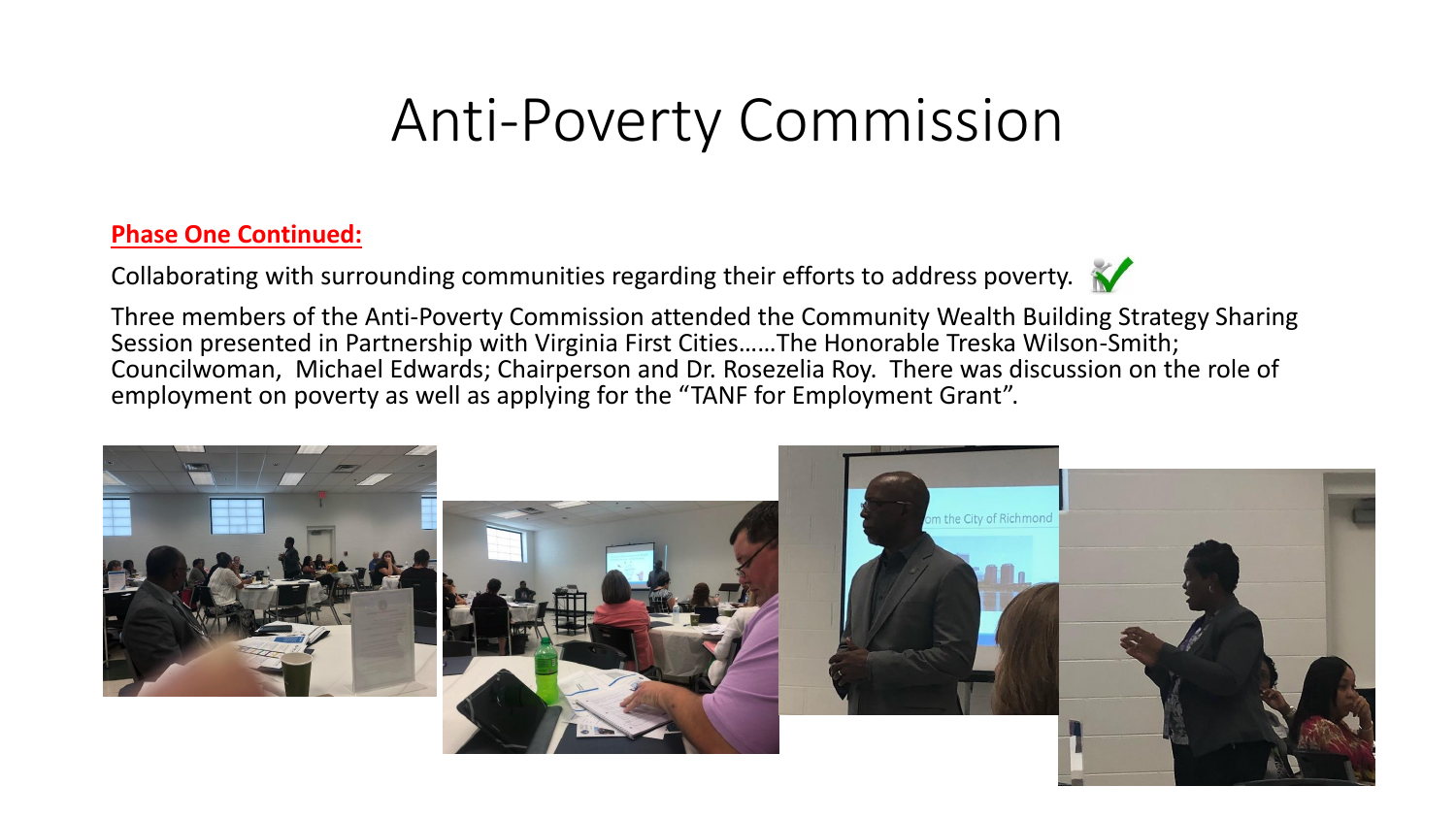# Anti-Poverty Commission Phase Two - Three

#### **Phase Two**

•Identify Petersburg's current state of poverty.

•Develop metrics by which to measure, track and report efforts to decrease poverty in the City of Petersburg.

*This is an ongoing process while we review records from the U.S. Census Bureau, United*  Way, Virginia Employment Commission and Petersburg Social Services and other *organizations that address those living in poverty (i.e.CARES, Other Shelter Facilities, Cooling and Warming Stations)*

#### **Phase Three**

- Collaborate with City Council and the Community to increase awareness about poverty in the City of Petersburg
- Teach the community about the effects of poverty in Petersburg via poverty simulations.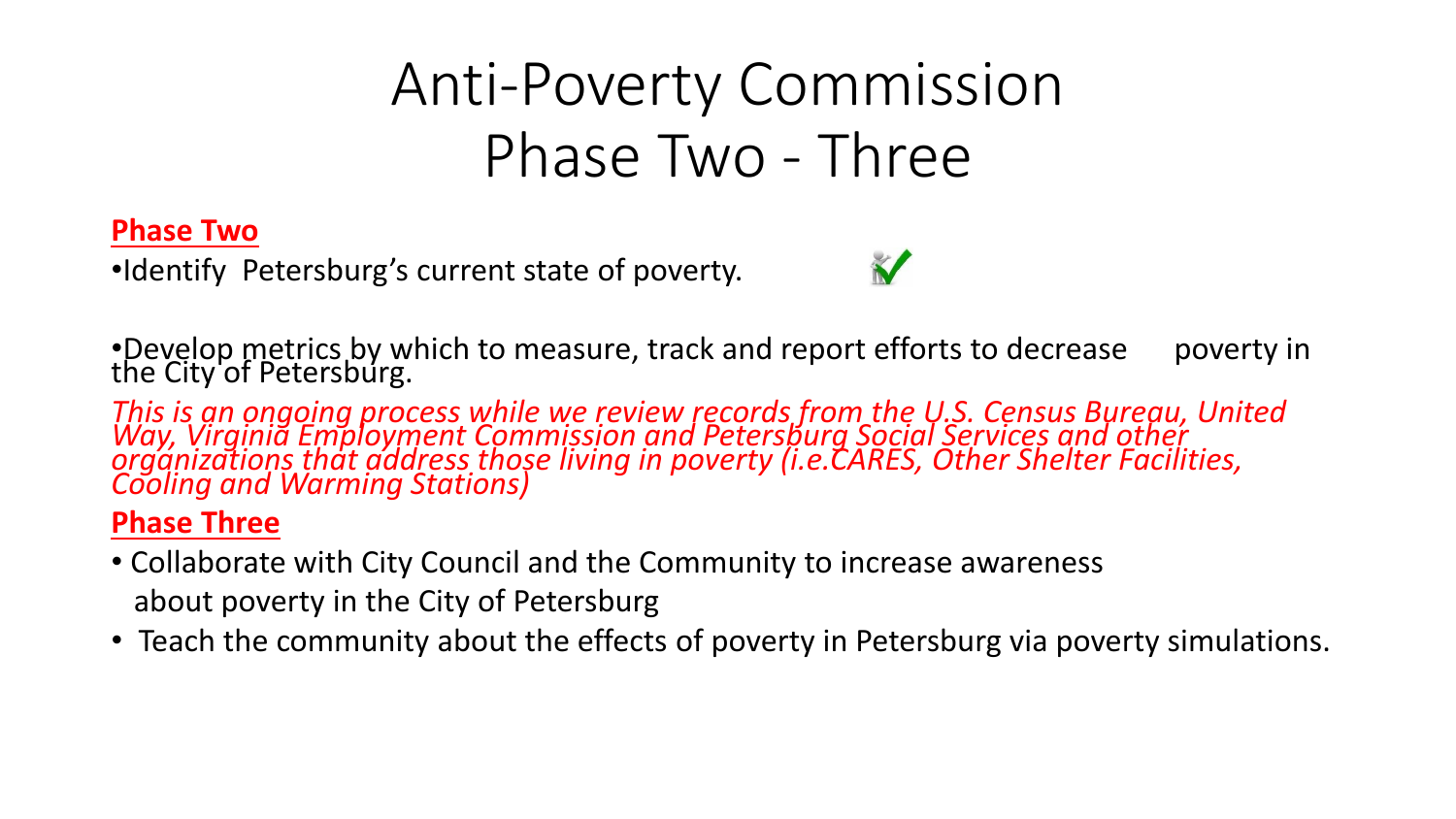### Anti-Poverty Commission Phase Four



In collaboration with members of the community, private sector and local government, develop and present a strategic plan of action to decrease poverty in the City of Petersburg.